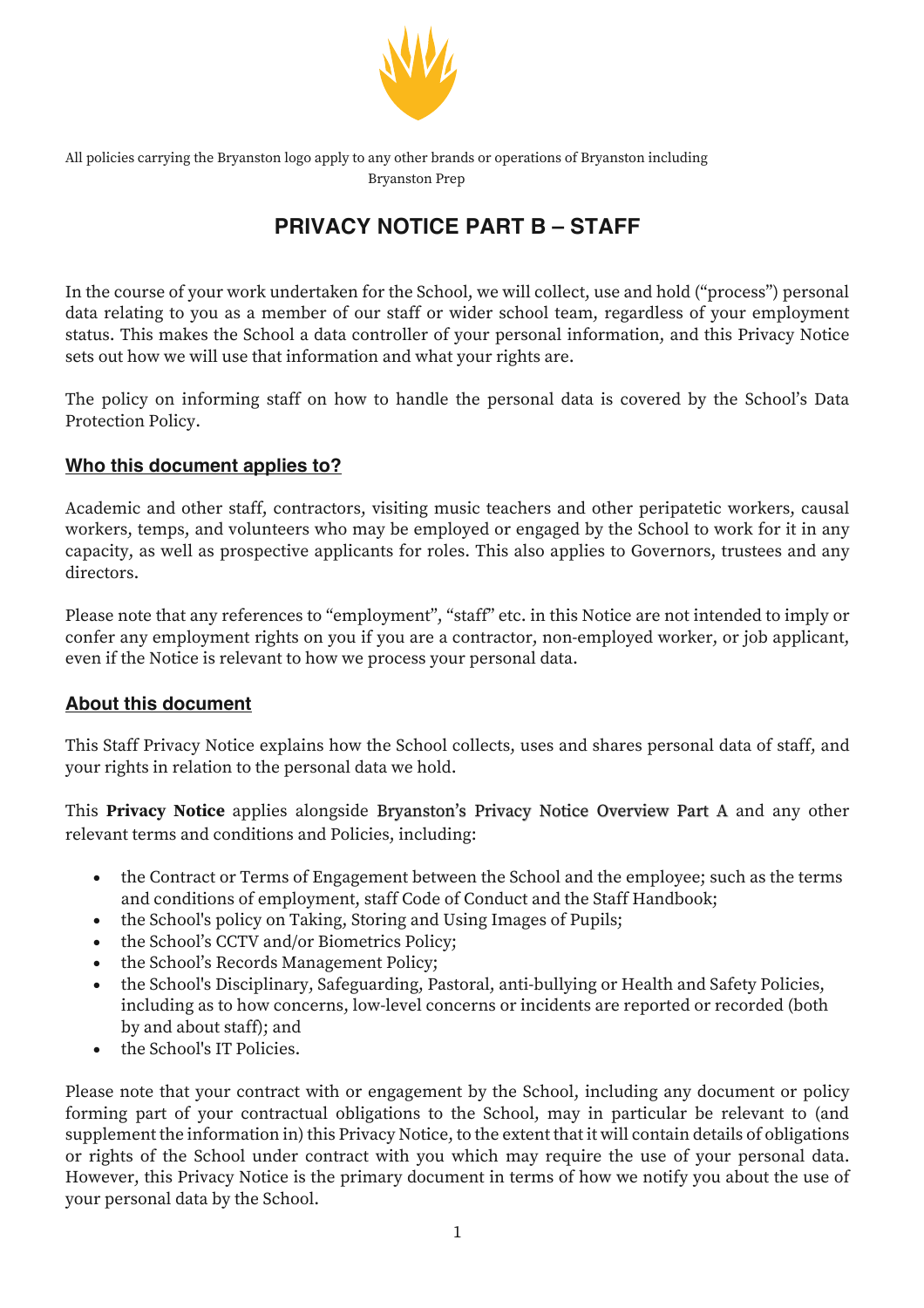

This Privacy Notice also applies alongside any other information the school may provide about particular uses of personal data, for example when collecting data via online or paper form.

### **How the School Collects Your information**

Generally, the School receives Personal Data from the individual directly. We may collect this data in a number of ways, for example:

- from the information you provide to us in connection with a job application, for example when you come for an interview;
- when you submit a formal application to work for us, and provide your personal data in application forms and covering letters etc: and
- from third parties, for example the Disclosure and Barring Service (DBS) and referees (including your previous or current employers or school), or (if you are a contractor or a substitute) your own employer or agent, in order to verify details about you and/or your application to work for us.

More generally, during the course of your employment with us, as a member of staff, we will collect data from you, including:

- when you provide and update your contact details;
- when you or another member of staff completes paperwork regarding your performance appraisals;
- in the course of fulfilling your employment (or equivalent) duties more generally, including by filling reports, note taking, or sending emails on the School systems;
- as a result of your employment the School also generates employee Personal Data in relation to appraisals, grievances and disciplinary and safeguarding incident investigations.
- In various other ways as you interact with us during your time as a member of staff, and afterwards, where relevant, for the various purposes set out below.

# **The Types of Information The School Collects**

We may collect the following types of personal data about you (and your family members and 'next of kin', where relevant):

### Contact and communications information, including:

- your contact details (including email address(es), telephone numbers and postal address(es);
- contact details (through various means, as above) for your family members and 'next of kin', in which case you confirm that you have the right to pass information to us for use by us in accordance with this Privacy Notice;
- records of communications and interactions we have had with you.

### Biographical, educational and social information, including:

- your name, title, gender, nationality and date of birth;
- your image and likeness, including as captured in photographs taken for work purposes;
- details of your education and references from your institutions of study;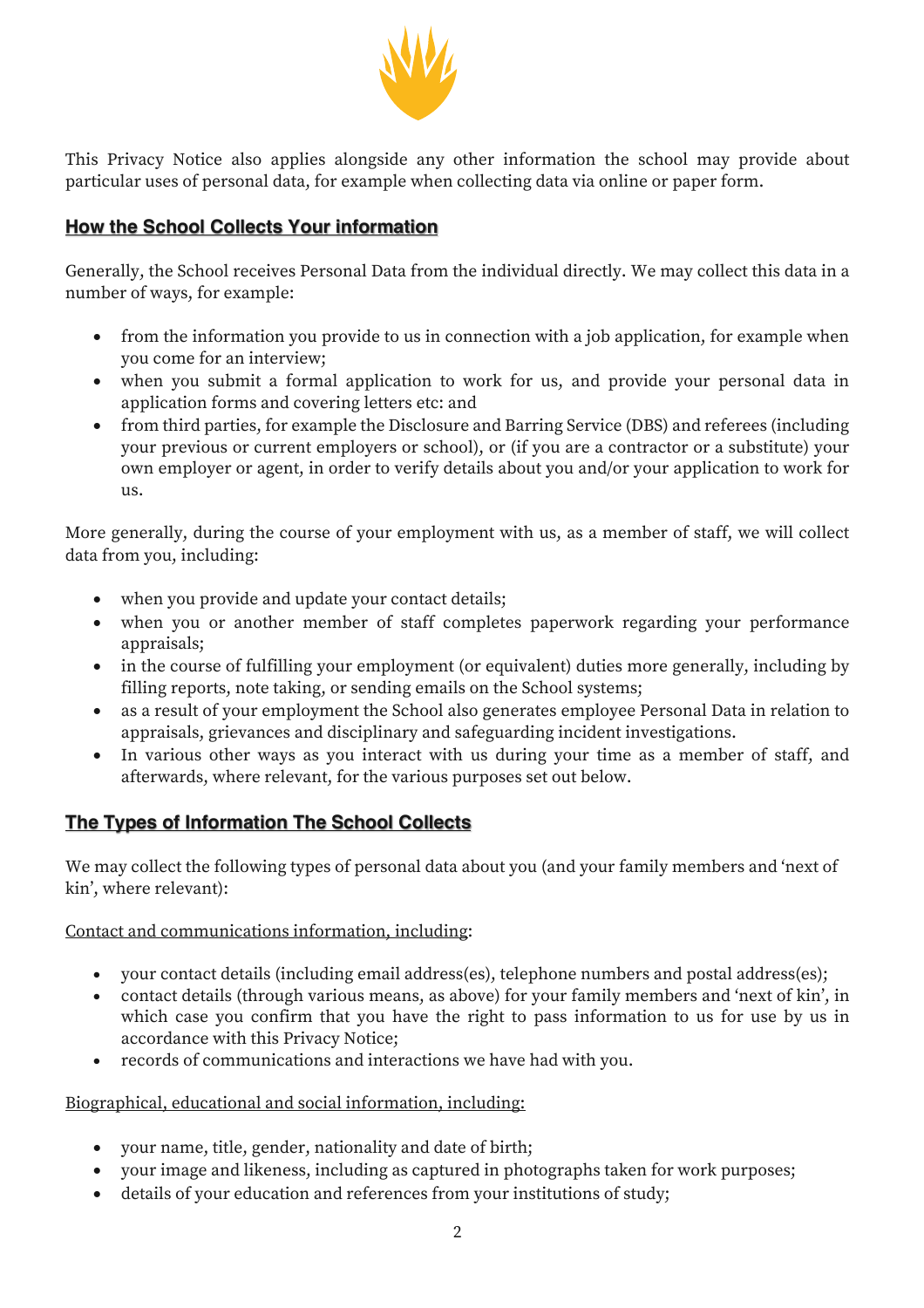

- lifestyle information and social circumstances;
- your interests and extra-curricular activities;

### Financial information, including:

- your bank account number(s), name(s) and sort code(s) (used for paying your salary or invoices and processing other payments);
- your tax status (including residence status);
- (Gift Aid declaration information, where relevant (for example, where we help you to administer donations to charity from your pre-taxed earnings));
- information related to pensions, national insurance, or employee benefit schemes:

### Work related information, including:

- details of your work history and references from your previous employer(s);
- your personal data captured in the work product(s), notes and correspondence you create while employed by or otherwise engaged to work for the School, including where appropriate, visual recordings through Teams for example, to deliver the Guided Learning Programme.
- details of your professional activities and interests;
- your involvement with and membership of sector bodies and professional associations;
- information about your employment and professional life and after leaving the School, where relevant (for example, where you have asked us to keep in touch with you);
- Nationality and other immigration status information (i.e., about your entitlement to work in the UK), including copies of passport information (if applicable).

and any other information relevant to your employment or other engagement to work for the School.

Where this is necessary for your employment or other engagement to work for us, we may also collect special categories of data, and information about criminal convictions and offences, including:

- information revealing your racial or ethnic origin;
- trade union membership, where applicable;
- information concerning your health and medical conditions (for example, where required to monitor and record sickness absences, temperature checking in relation to the Coronavirus outbreak, dietary needs, or to make reasonable adjustments to your working conditions or environment);
- biometric information, for example where necessary for security systems;
- information concerning your sexual life or orientation (for example, in the course of investigating complaints made by you or others, for example concerning discrimination): and
- information about certain criminal convictions (for example, where this is necessary for due diligence purposes, or compliance with our legal and regulatory obligations).

However, this will only be undertaken where and to the extent it is necessary for a lawful purpose in connection with your employment or other engagement to work for the school.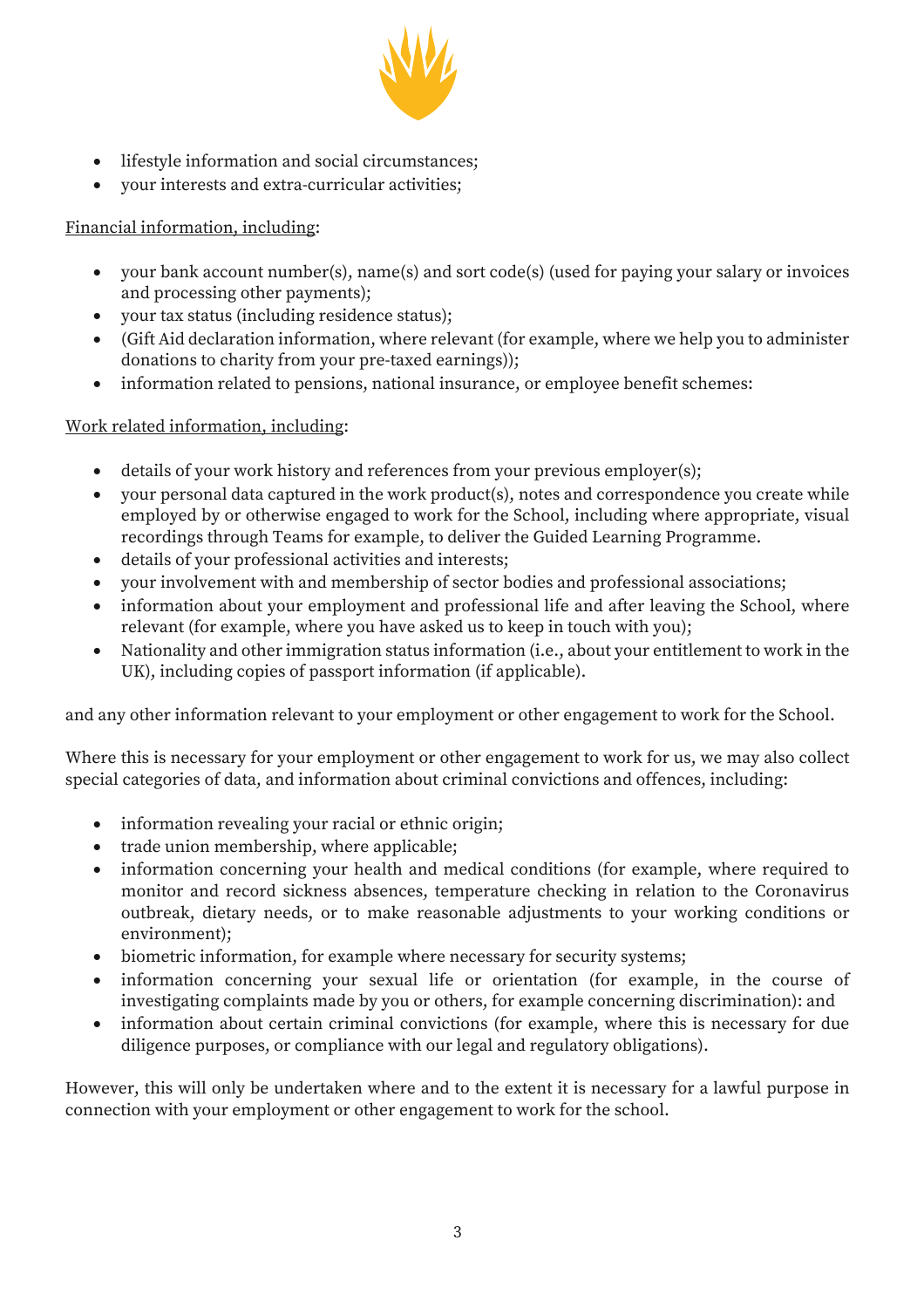

## **The Legal Basis for Processing Your Personal Data, How That Data Is Used And Whom It Is Shared With**

(i) Entering into, or fulfilling our contract with you

We process your personal data because it is necessary for the performance of a contract to which you are a party or in order to take steps at your request prior to entering into a contract, such as a contract of employment or other engagement with us. In this respect, depending on your role and status, we are likely to use your personal data for the following purposes:

- administering job applications and, where relevant, offering you a role with us;
- carrying out due diligence checks on you, whether during the application process for a role with us or during your employment with us, including by checking references in relation to your education and your employment history;
- once you are employed or engaged by us in any capacity, for the performance of the contract of employment (or other agreement) between you and us;
- to pay you and administer benefits (including pensions) in connection with your employment or other engagement with us;
- monitoring your attendance and your performance in your work, including in performance appraisals;
- promoting the School to prospective parents and others, including by publishing the work product(s) you create while employed by or otherwise engaged to work for the School;
- for disciplinary purposes, including conducting investigations where required;
- for other administrative purposes, for example to update you about changes to your terms and conditions of employment or engagement, or changes to you pension arrangements;
- for internal record-keeping, including the management of any staff feedback or complaints and incident reporting; and
- for any other reason or purpose set out in your employment of other contract with us.

### (ii) Legitimate Interests

We process your personal data because it is necessary for our (or sometimes a third party's) legitimate interests. Our "legitimate interests" include our interests in running the School in a professional, sustainable manner, in accordance with all relevant ethical, educational, charitable, legal and regulatory duties and requirements (whether or not connected directly to data protection law). In this respect, depending on your role and status, we are likely to use your personal data for the following:

- providing you with information about us and what it is like to work for us (where you have asked for this, most obviously before you have made a formal application to work of us).
- for security purposes, including by operating security in various locations on the School's premises including use of biometric cameras for managing access to school buildings, allowing (when implemented) the detection of staff entering and leaving buildings and;
- to enable relevant authorities to monitor the School's performance and to intervene or assist with incidents as appropriate;
- to provide education services to pupils', including where such services are provided remotely (either temporarily or permanently) which *may* include the visual/voice recording of online sessions for safeguarding or educational purposes for example online learning via Teams.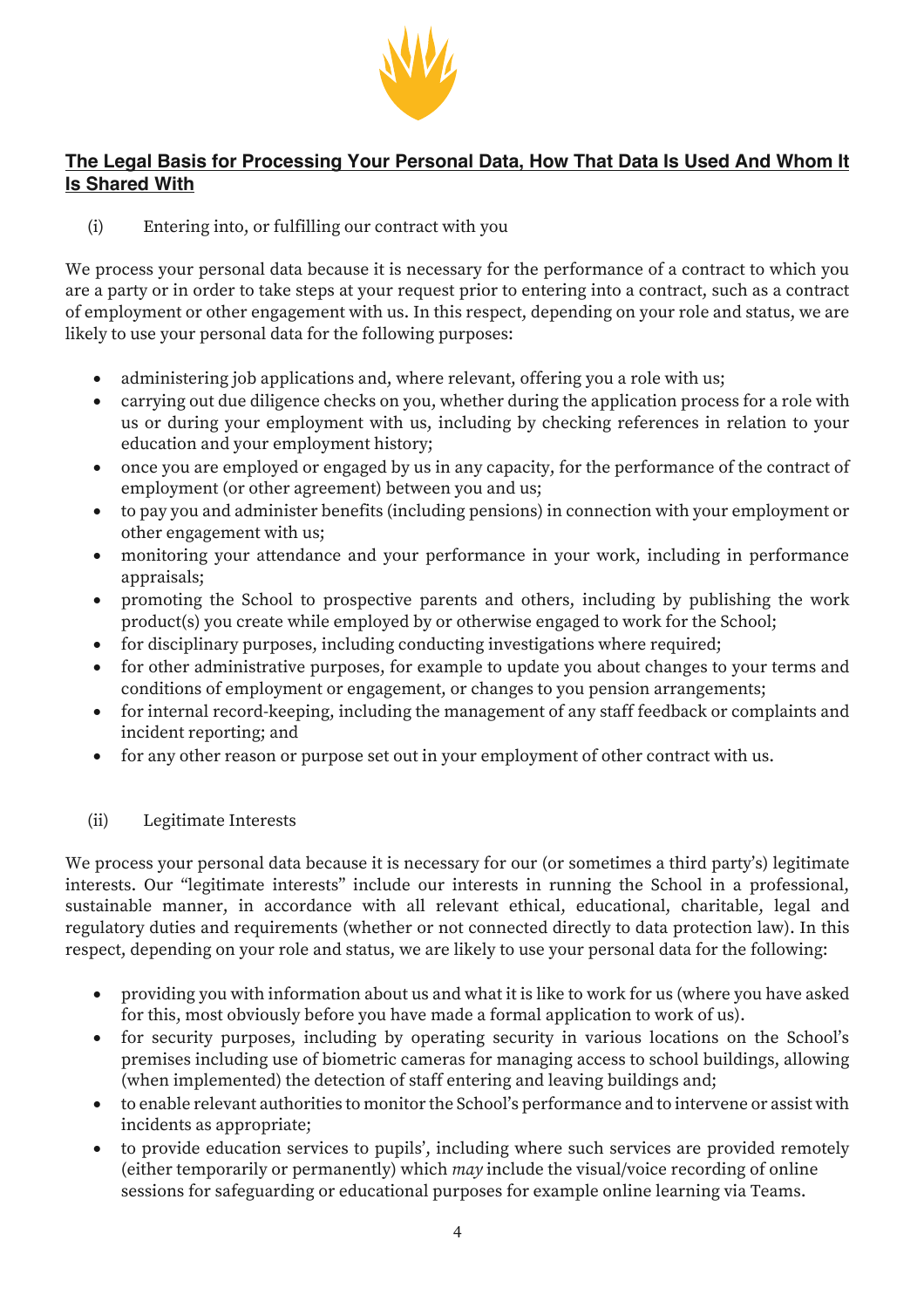

- to safeguard pupil's welfare and provide appropriate pastoral care;
- to carry out or cooperate with any school or external; complaints, disciplinary or investigatory process;
- for the purposes of management planning and forecasting, research and statistical analysis;
- in connection with organising events and social engagements for staff;
- making travel arrangements on your behalf, where required;
- contacting you or your family members and 'next of kin' for business continuity purposes, to confirm your absence from work, etc.;
- publishing your image and likeness in connection with your employment or engagement with us;
- to monitor (as appropriate) use of the School's IT and communications systems in accordance with the School's ICT Policy and government guidance such as KCSIE.

### (iii) Legal Obligations

We also process your personal data for our compliance with our legal obligations, notably those in connection with your employment, tax law and accounting, and child welfare. In this respect, depending on your role and status, we are likely to use your personal data for the following:

- To meet our legal obligations (for example, relating to child welfare, social protection, diversity, equality, and gender pay gap monitoring, employment, and health and safety).
- For tax and accounting purposes, including transferring personal data to HM revenue and Customs to ensure that you have paid appropriate amounts of tax, and in respect of any Gift Aid claims, where relevant;
- For the prevention and detection of crime, and in order to assist with investigations (including criminal investigations) carried out by the police and other competent authorities.
- (iv) Special Categories of Data

Depending on your role and status, we process special categories of personal data (such as data concerning health, religious beliefs, racial and ethnic origin, sexual orientation or union membership) or criminal convictions and allegations for the reasons set out below.

We will process this data on the basis that such processing is necessary to carry out obligations and exercise rights (both yours and ours) in relation to your employment or engagement.

In particular, we process the following types of special category personal data for the following reasons:

- your physical or mental health or condition(s) in order to record sick leave and take decisions about your fitness for work, or (in emergencies) act on any medical needs you may have. This may include COVID-19 (or similar) testing: including managing on-site testing and/or processing the results of tests taken by staff, and sharing this information with relevant health authorities;
- recording your racial or ethnic origin in order to monitor our compliance with equal opportunities legislation;
- trade union membership, in connection with your rights as an employee, agent or contractor and our obligations as an employer or engage of your services;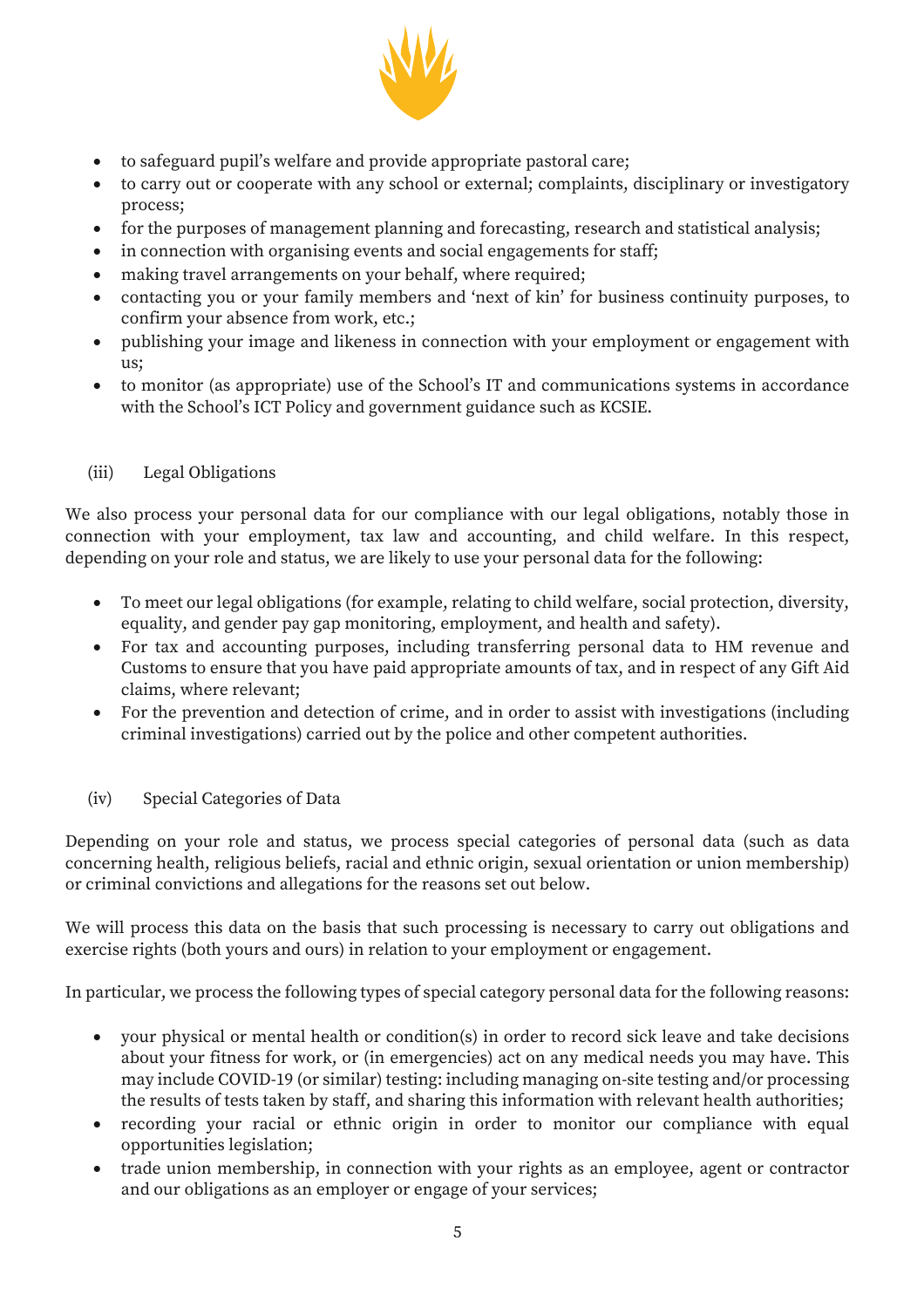

- categories of your personal data which are relevant to investigating complaints made by you or others, for example concerning discrimination, bullying or harassment;
- data about any criminal convictions or offences committed by you, for example conducting criminal background checks with the DBS, or where it is necessary to record or report an allegation (including to police or other authorities, with or without reference to you).

We will process special categories of personal data for lawful reasons only, including because:

- you have given us your explicit consent to do so, in circumstances where consent is appropriate;
- it is necessary to protect your or another person's vital interests, for example, where you have a life-threatening accident or illness in the workplace, and we have to process your personal data in order to ensure you receive appropriate medical attention;
- it is necessary for some function in the substantial public interest, including the safeguarding of children or vulnerable people, or as part of a process designed to protect others from malpractice, incompetence or unfitness in a role (or to establish the truth of any such allegations).
- it is necessary for the establishment, exercise or defence of legal claims, such as where any person has brought a claim or serious complaint against us or you.
- (v) Low-level Concerns about Adults

We will process personal data about you, whether or not it constitutes special category personal data, in accordance with our policy on recording and sharing low-level concerns about adults. (see Safeguarding Policy and Child Protection Procedures and Staff Code of Conduct). This will be processed for the same safeguarding reasons as set out above.

Such records are subject to the rules on retention set out in the policies detailed above and you have the same rights in respect of that information, as any other personal data that we hold on you. However, any requests to access, erase or amend personal data we hold in accordance with the above policies may be subject to necessary exemptions, for example if we consider that compliance with the request might unreasonably impact the privacy rights of others or give rise to a risk of harm to children.

### **Sharing Your Information With Others**

For the purposes referred to in this Privacy Notice and relying on the bases for processing as set out above, the School will need to share personal information with certain third parties. The School may disclose limited personal data (including in limited cases special category or criminal data) to a variety of recipients including with:

- professional advisers (e.g., lawyers, insurers, PR advisers and accountants) or other external consultants.
- other employees, agents and contractors (e.g., third parties processing data on our behalf as part of administering payroll services, the provision of benefits including pensions, IT etc. – although this is not sharing your data in a legal sense, as these are considered data processors on our behalf).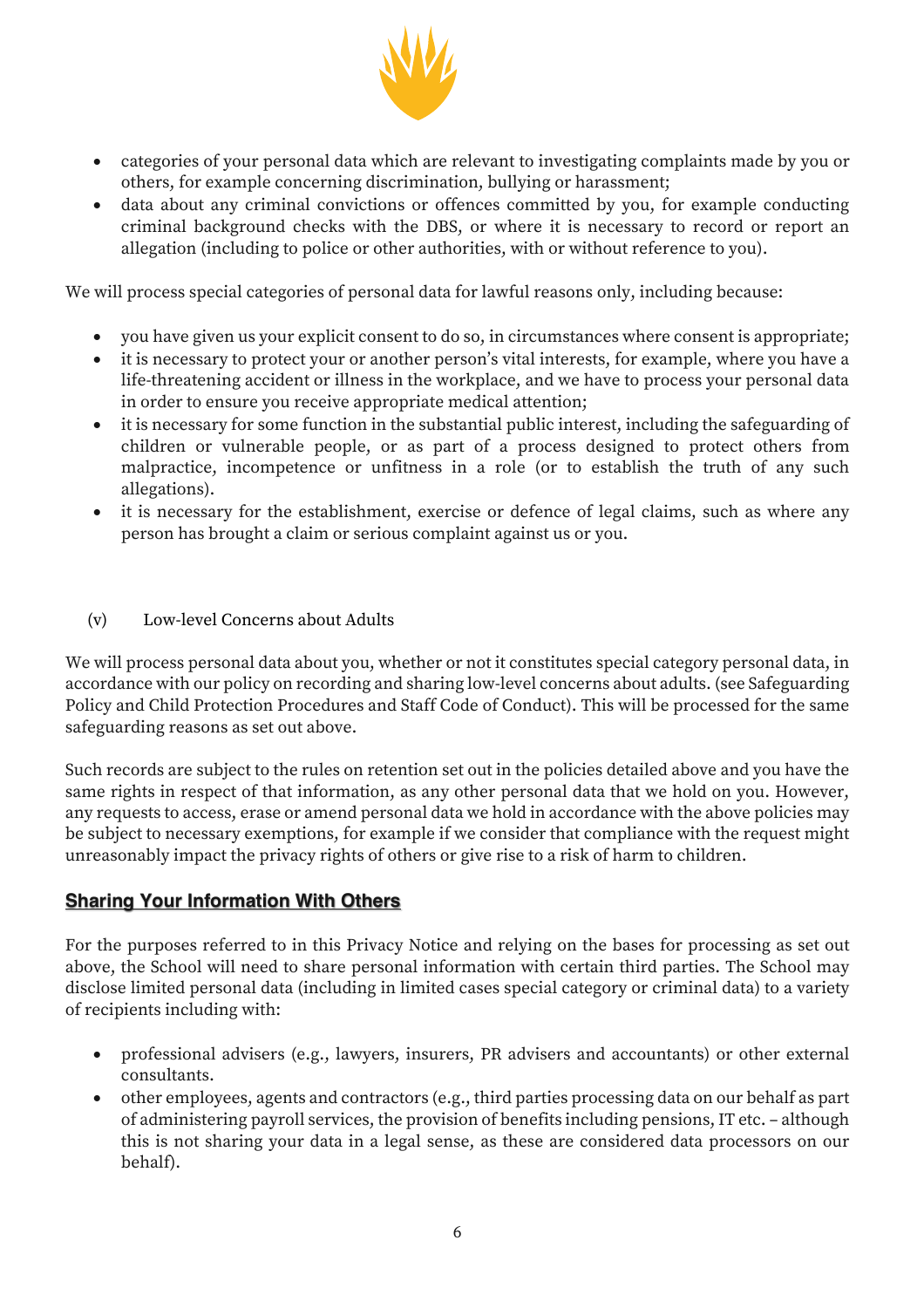

- when the School is legally required to do so (by court order, government body, law enforcement agency or other authority of competent jurisdiction), for example, HMRC, DBS, police or the local authority);
- external auditors or inspectors;
- Third parties and their advisers in the unlikely event that those third parties are acquiring or considering acquiring all or part of (our school), or we are reconstituting or setting up some form of joint working or partnership arrangement in the unlikely event that those third parties are acquiring or considering acquiring all or part of our school, or we are reconstituting or setting up some form of joint working or partnership arrangement in the UK or abroad.

Examples of a third party is, but not limited to, (and will change from time to time):

- Sd-worx (PHR and payroll solutions provider)
- Cylix (on-line training portal)
- CIPHR, (cloud-based HR resource management solution).
- Compleat (Accounting records management database).

Full details of the School's third-party processors can be made available upon request to the Data Protection Officer.

The School may also share information about you with other employers in the form of a reference, where we consider it appropriate, or if we are required to do so in compliance with our legal obligations. References given or received in confidence may not be accessible under your UK GDPR rights.

However, for the most part, Personal Data collected by the School will remain within the School and will be processed by appropriate individuals only in accordance with access protocols (i.e., on a 'need to know' basis).

All employees are reminded that the school is under duties imposed by law and statutory guidance (including Keeping Children Safe in Education) to record or report incidents and concerns related to child safeguarding that arise or are reported to it, in some cases regardless of whether they are proven, if they meet a certain threshold of seriousness in their nature or regularity. This may include file notes within the employee and safeguarding files, and in some cases referrals to relevant authorities such as the LADO or police. For further information about this, please view the School's Safeguarding Policy.

### How Long Your Information Is Kept

The School will retain Personal Data securely and only in line with how long it is necessary to keep for a legitimate and lawful reason. Typically, the legal recommendation for how long to keep ordinary staff and pupil personnel files is up to 7 years following departure from the school. However, incident reports and safeguarding files will need to be kept much longer, in accordance with specific legal requirements. Further details can be found within the Schools Records Management Policy.

Personal data relating to unsuccessful job applicants is deleted within 6 months of the end of the application process, except where we have notified you we intend to keep it for longer and you have not objected.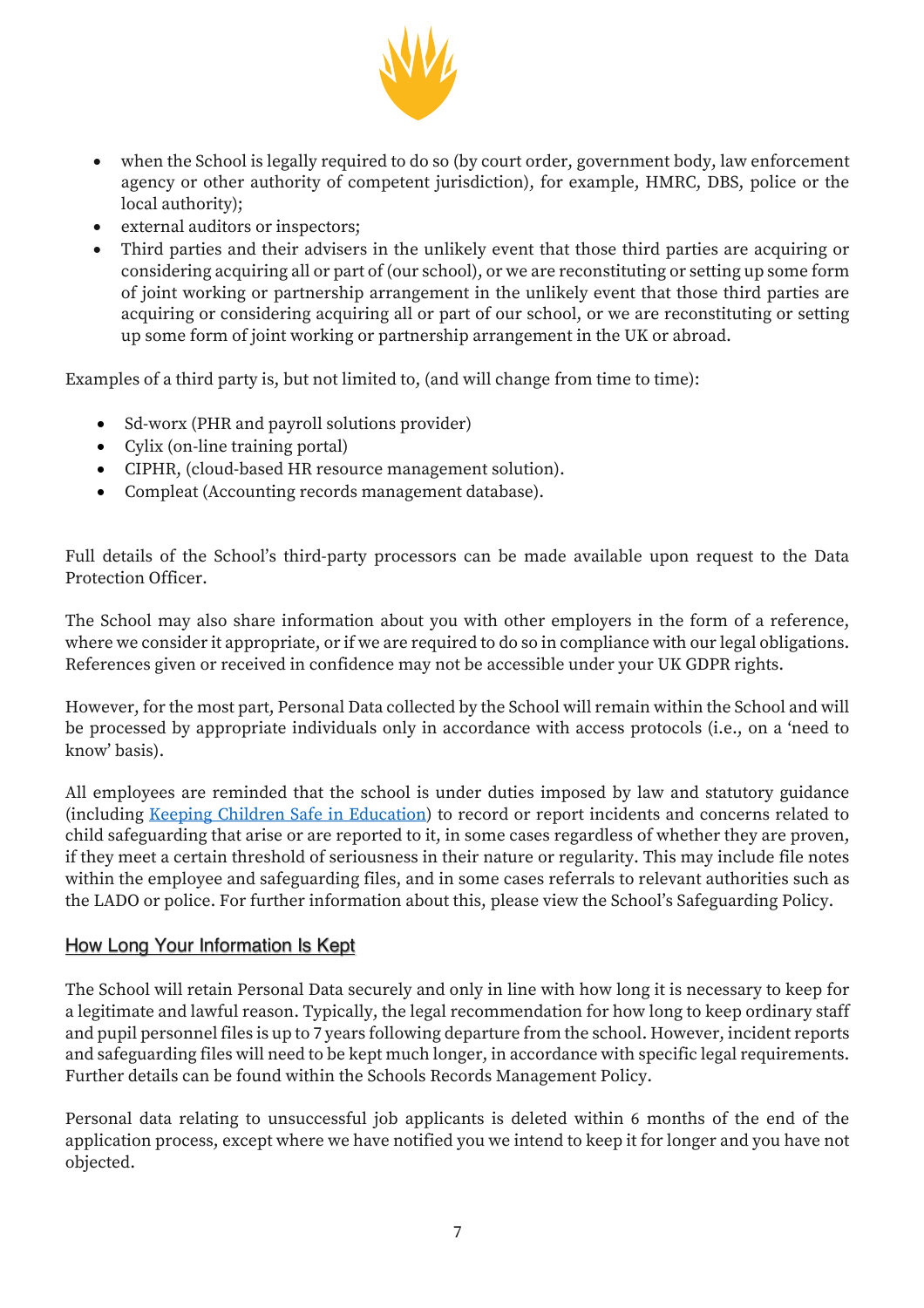

Subject to any other notices that we may provide to you, we may retain your personal data for longer after your contract has expired or been terminated.

However, some information may be retained for longer than this, for example incident reports and safeguarding files, in accordance with specific legal requirements.

If you wish to request that Personal Data you no longer believe to be relevant is considered for erasure, please contact the School's Data Protection Officer. However, please bear in mind that the School may have lawful and necessary reasons to hold on to some data.

# **Your Rights**

Employees have various rights under data Protection law to access and understand Personal Data about them held by the School, and in some cases ask for it to be erased or amended or for the School to stop processing it, but subject to certain exemptions and limitations.

You have the following rights:

- To obtain access to, and copies of, the personal data that we hold about you;
- To require us to correct the personal data we hold about you if it is incorrect;
- To require us (in certain circumstances) to erase your personal data;
- To request that we restrict our data processing activities (and where our processing is based on your consent, you may withdraw that consent, without affecting the lawfulness of our processing based on consent before its withdrawal).
- To receive from us the personal data we hold about you which you have provided to us, in a reasonable format specified by you, including for the purposes of you transmitting that personal data to another data controller;
- To object, on grounds relating to your particular situation, to any of our particular processing activities where you feel this has a disproportionate impact on your rights.

Please note that the above rights are not absolute, and the School may be entitled to refuse request where exceptions apply. The School will endeavour to respond to any such requests as soon as is reasonably practicable and in any event within statutory time-limits (which is generally one month, but actually fulfilling more complex or multiple requests, e.g., those involving third party information, may take 1- 2 months longer).

### **Consent**

Where the School is relying on consent as a means to process Personal Data, the staff member who gave the consent can withdraw it at any time. Please be aware however that the School may have another lawful reason to process the Personal Data in question even without your consent.

That reason will usually have been asserted under this Privacy Notice or may otherwise exist under some form of contract or agreement with the individual. The following processing activity is subject to employee consent:

- Biometric data for building access;
- Employee photograph on the School's website.